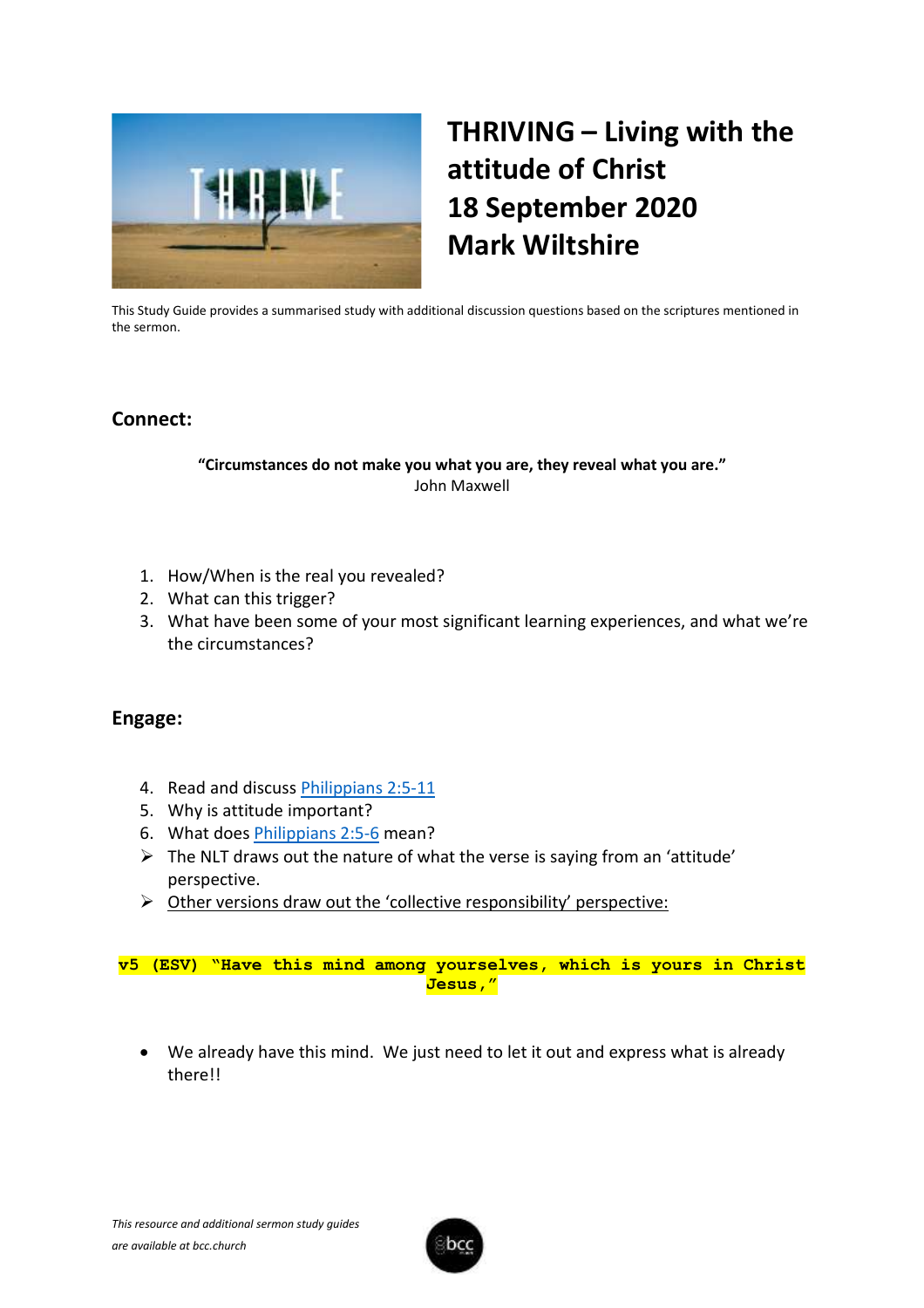**V6 (NLT) "Though he was God (in very nature 'essence' God), He did not think of equality with God as something to cling to."**

- A Sublime summary of Christ's PAST, PRESENT & FUTURE
- Jesus God before He was man! (not simply a prophet, teacher, miracle worker)
- Form, nature, status, dignity, and the glory of God
- The highest of all majesty, authority was His (3 in 1)
- False religions / cults challenge the divinity of Christ
- He chose not to 'cling to' an equality what was already his!!

Greek: harpagmos – seized, snatched at

• Human beings by nature cling on to what they have…

## **Framework:**

- 7. What do you cling to in life?
- 8. What are the things you feel you could never let go of?
- 9. Read [Colossians](https://www.biblegateway.com/passage/?search=Colossians+1%3A19&version=KJV) 1:19

#### **"Our attitudes will ultimately shape our future."**

Pastor Mark Wiltshire

10. Why is this true?

#### **"Weakness of attitude becomes weakness of character."**

Albert Einstein

11. What example of this can you think of in the bible?

**"Our attitudes will close doors or attitudes can open doors."**

Pastor Mark Wiltshire

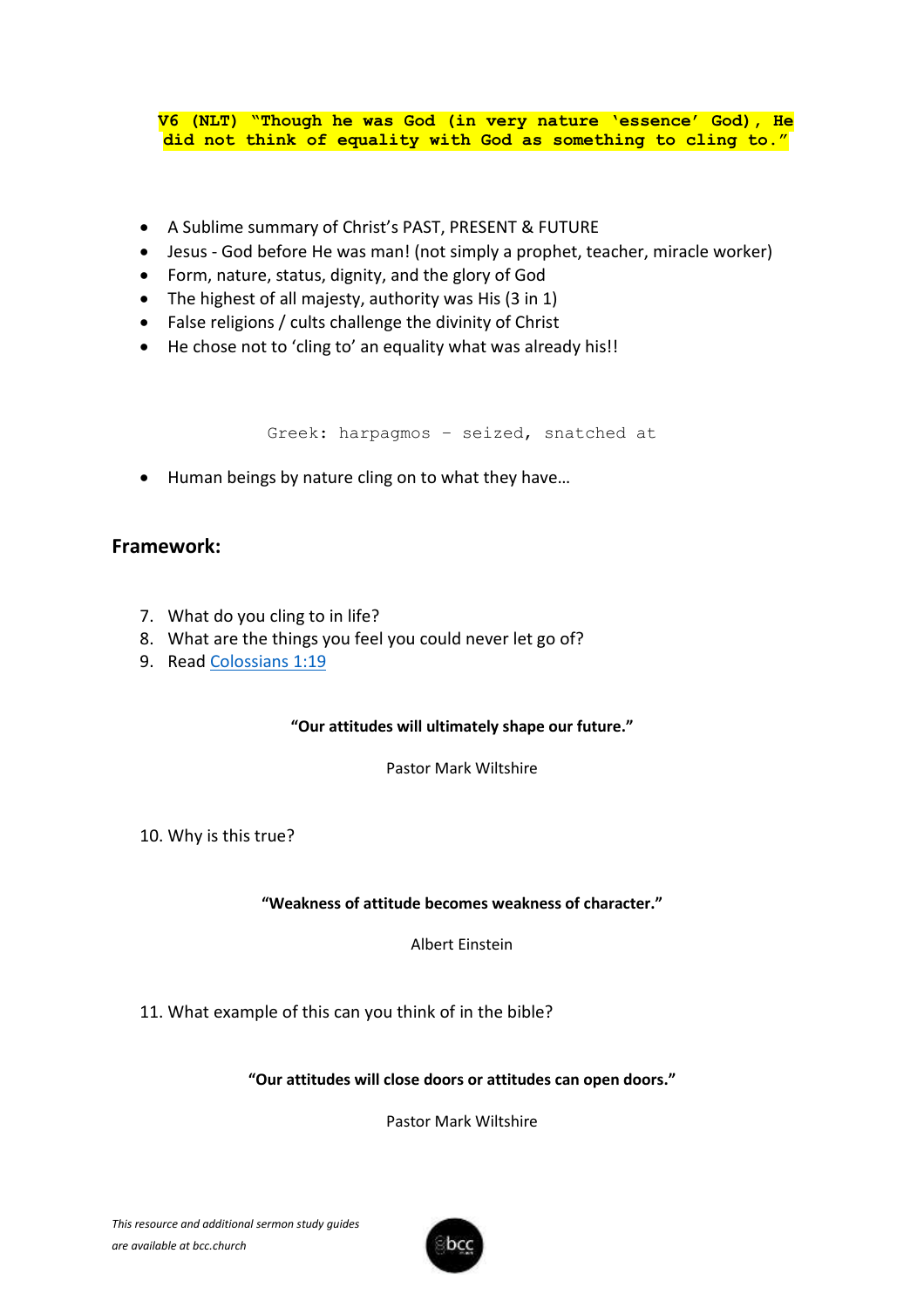12. How can a bad attitude close doors of opportunity in life?

- $\triangleright$  Attitudes: Have very real power: **Picked up** instantly… even before we speak **Produce** an atmosphere that others can feel **Provoke** responses…ignite fires!
- $\triangleright$  A bad attitude constantly finds fault
- $\triangleright$  A good attitude makes life fun and lifts others
- ➢ Produce FAITH or FRUSTRATION
- 13. How has a bad attitude affected your life?
- 14. Bad reactions affect others! Here's a suggestion from Pastor Mark on how to AVOID BAD REACTIONS:
- *Start the day in the "Right Place with God"*
- *To be ready for what might come… unexpectedly.*

## **"… let the Spirit renew your thoughts and attitudes"**

#### Eph 4:23 NLT

- 15. Reread [Philippians](https://www.biblegateway.com/passage/?search=Philippians+2%3A7-8&version=KJV) 2:7-8; why did Jesus empty Himself?
- 16. There is a pattern that can be seen in Philippians 2:7-8, what pattern can be seen?
- 17. How much unnecessary 'stuff' do you have in your life?
- 18. Read [James](https://www.biblegateway.com/passage/?search=James+4%3A6&version=KJV) 4:6
- 19. The Enemy of Humility is Pride:
- God actively opposes all Pride anything that puts us first
- His limitless Humility has been the vehicle for our restoration
- 20. If you struggle with **forgiveness**? [Ephesians](https://www.biblegateway.com/passage/?search=Ephesians+4%3A32&version=KJV) 4:32
- 21. If you struggle with **patience**? 2 [Peter 3:9](https://www.biblegateway.com/passage/?search=2+Peter+3%3A9&version=KJV)
- 22. If you struggle with **generosity**? [Romans](https://www.biblegateway.com/passage/?search=Romans+5%3A8&version=KJV) 5:8
- 23. If you struggle with **difficult people**? [Luke 6:35](https://www.biblegateway.com/passage/?search=Luke+6%3A35&version=KJV)
- 24. What is the nature of pride?

#### **"Pride ends in humiliation, while humility brings honour."**

Proverbs 29:23 NLT

25. What is the nature of grace?